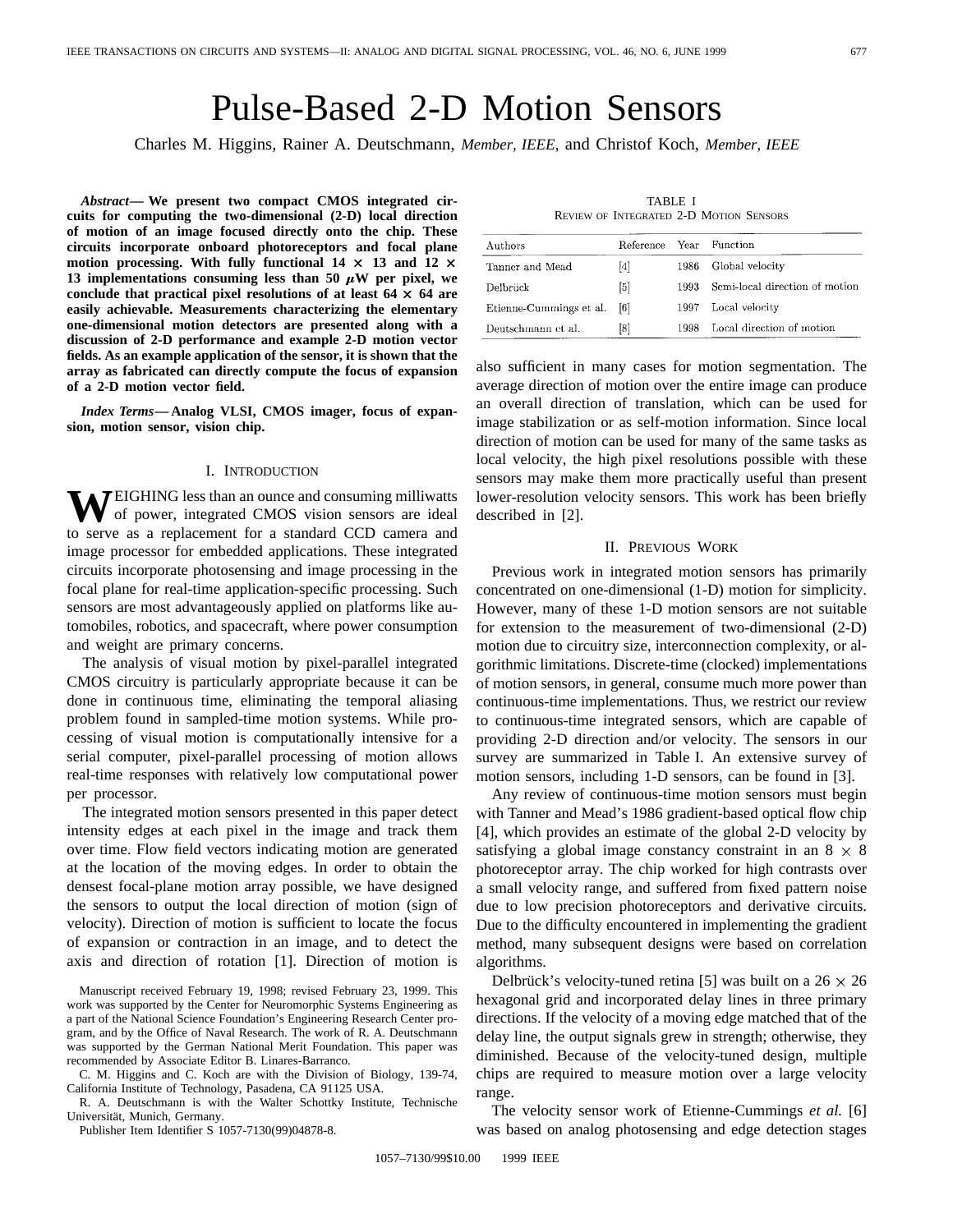

Fig. 1. TED circuitry. (a) Adaptive photoreceptor [9]—transistor M1 allows long-term adaptation to the light level and the ratio of C1 to C2 sets the transient gain. (b) Nonlinear differentiator  $[10]$ —transistors  $M2$  and  $M3$  have been added to the original circuit to allow response to both signs of temporal edges and the ratio of C3 to C4 sets the feedback gain. The operational amplifier is implemented with a standard 5-transistor transconductance amplifier. (c) Thresholding circuit—when  $V_{\text{dif}}$  exceeds the threshold set by  $V_{\text{thr}}$ ,  $V_{\text{out}}$  and  $\overline{V}_{\text{out}}$  will pulse.

followed by digital motion circuitry. The disappearance of an edge at one pixel and its subsequent reappearance at another pixel was used to compute time of travel. Each pixel in a  $5 \times 5$  array computed a local velocity vector over two orders of magnitude of velocity and down to a theoretical minimum contrast of 20%. The motion circuitry in this design was laid out in three localized blocks: a high fill-factor photoreceptor array, an edge-detector array, and a motionprocessing array. Due to the wiring required between the three stages of processing, this design cannot be easily scaled to large array sizes. The largest fabricated array of these sensors to date is  $9 \times 9$  pixels [7].

Recently, Deutschmann *et al.* [8] have presented a 15  $\times$ 15 motion sensor array that computes motion by a real-time multiplication of temporal and spatial derivatives. Due to the multiplicative algorithm used, the motion output is not only dependent on stimulus orientation and velocity, but also on stimulus spatial frequency and contrast. Because spatial frequency and contrast may vary over the image plane, the velocity cannot be unambiguously determined from the sensor output. For this reason, this output can be interpreted as giving information about direction of motion only. Unlike the sensors described in this paper, the output of this gradient-based sensor

has no persistence time; that is, the motion output has nonzero magnitude only as long as the motion is actually present.

## III. TEMPORAL EDGE DETECTOR

The motion circuits we present here rely on the output of a temporal edge detector (TED) located in each pixel, which creates a sharp voltage pulse when the light intensity at that pixel changes abruptly. The pulses created by the TED are interpreted as moving spatial edges, and are used by the motion circuits with the assumption that every TED will respond with a single pulse as an edge crosses that pixel. Any other featuredetecting circuit that conforms to this assumption could also be used as a front end for the motion computation.

The TED circuit we have used consists of three stages: an adaptive photoreceptor circuit, which transduces local light intensity at a pixel into a voltage, a nonlinear differentiator circuit, which produces an analog voltage pulse for an abrupt change in photoreceptor voltage, and a thresholding circuit, which converts the differentiator output into a larger voltage pulse. The photoreceptor has been fully characterized in [9]. The subsequent stages are discussed below. All three TED stages are shown in Fig. 1; example oscilloscope traces for a passing edge are shown in Fig. 2.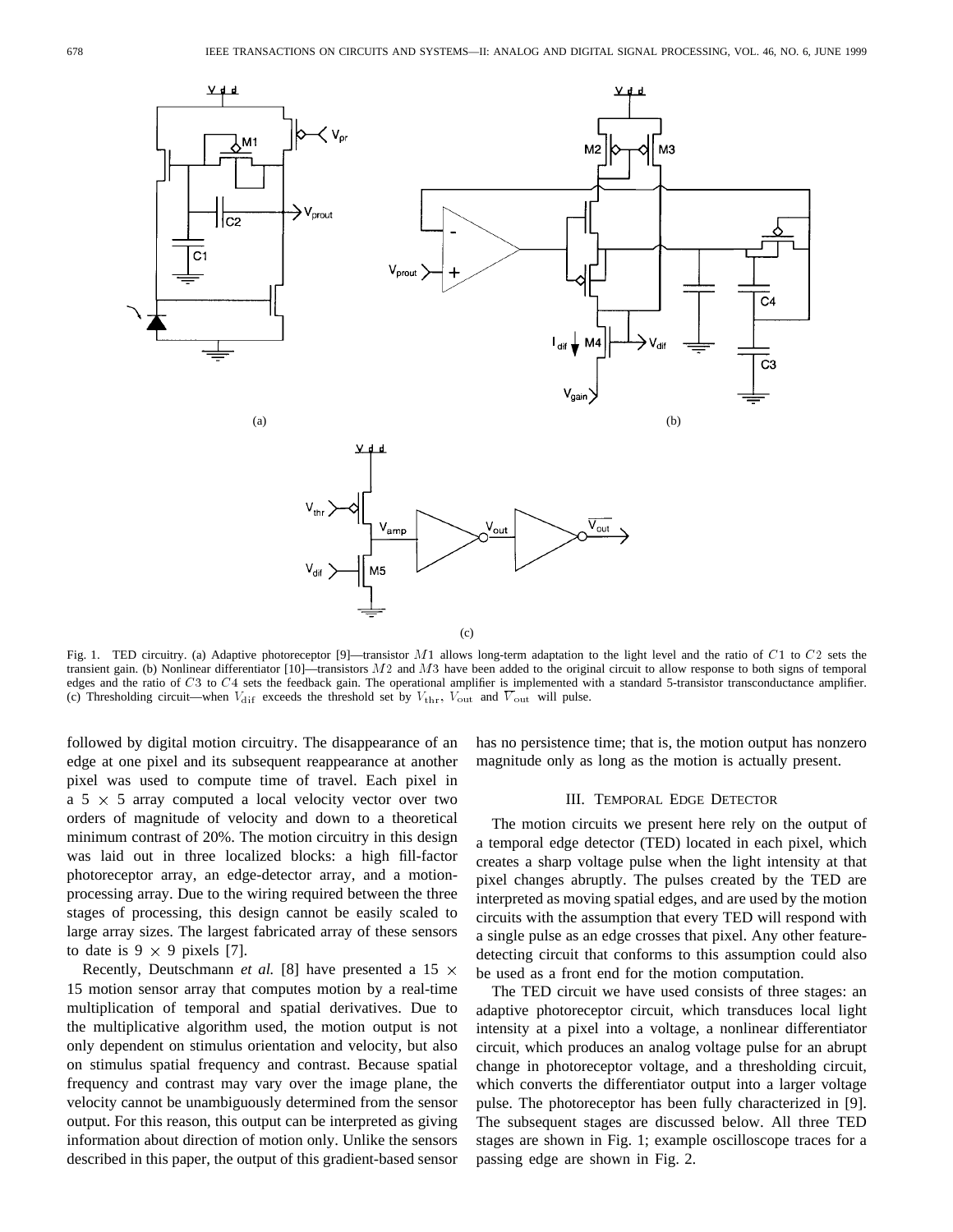

Fig. 2. Oscilloscope traces from the TED. The top trace is the photoreceptor output  $V_{\text{prout}}$  (shifted down by 100 mV for display), shown as a black bar on a white background passes the pixel. 120-Hz noise from the AC lighting is clearly visible. The middle trace is the corresponding nonlinear differentiator output  $V_{\text{dif}}$ . Peaks for both signs of edges can be seen, along with subthreshold variations due to the lighting flicker. The small peak immediately following the response to the falling edge grows in size as stimulus speed increases, and eventually results in two above-threshold pulses for the falling edge. The bottom trace is the output  $V_{\text{out}}$  of the thresholding circuit (scaled by 10 and shifted up by 600 mV for display).

The nonlinear differentiator circuit of [10] has been modified to allow response to both signs of derivative. This makes the TED responsive to both dark-to-bright and bright-todark edges, which greatly increases the density of the flow fields produced. An additional current mirror  $[M2$  and  $M3$  in Fig. 1(b)] adds the current generated by rising photoreceptor transitions to the original current path. While this has the desired effect of allowing response to both signs of edges, it also results in a secondary response to a falling edge as the adaptive element recovers, seen weakly in the middle trace in Fig. 2. Due to the different current pathways activated by rising and falling edges, the differentiator output is not identical for the two edge types.

The thresholding circuit [Fig. 1(c)] is used to threshold and amplify the analog voltage pulse  $V_{\text{dif}}$  from the differentiator. This is necessary because of the small magnitude of the change in  $V_{\text{dif}}$ , and because  $V_{\text{dif}}$  does not rest at ground, and so cannot be used directly as input to the digital motion circuitry without leakage problems. The circuit consists of a highgain-inverting two-transistor amplifier followed by two CMOS inverters. Neglecting the Early effect, the bias  $V_{\text{thr}}$  simply sets a current threshold which transistor  $M5$  must overcome to lower the output voltage. A small increase in  $V_{\text{dif}}$ , causing  $M<sub>5</sub>$  to cross the threshold, will cause a large downward swing in the amplifier voltage  $V_{\text{amp}}$ , which is converted to a larger pulse by the first inverter. The second inverter makes available the opposite polarity of pulse; both polarities are used in the motion circuitry.

Kramer *et al.* [10] showed that the differentiator output current  $I_{\text{dif}}$  is proportional to stimulus *temporal contrast*  $C_t$ 

$$
C_t = V \times C_s
$$

where  $V$  is speed and  $C_s$  is spatial contrast. Since transistors  $M4$  and  $M5$  make up a current mirror and  $V_{\text{thr}}$  sets a current threshold for pulse initiation, only edges above a certain temporal contrast will be detected by the TED. Due to the increased differentiator response at higher temporal contrast, the pulses from the thresholding circuit will be wider at higher speeds.

When visually stimulated by edges with temporal contrast near the threshold, the TED will fire probabilistically. The finite transition region between zero and unity firing probability is caused by noise and hysteresis in this highly nonlinear analog circuit. At this time, there exists no adequate analytical model of probabilistic TED performance, taking these factors into account.

# IV. MOTION COMPUTATION

In this section, two circuits are described for determining the direction of motion of an intensity edge. Using only nearest-neighbor connectivity, these circuits use TED pulses to produce voltages encoding the direction of motion, and then convert these voltages into a bidirectional current for output. Since both 2-D motion circuits presented are equivalent to two orthogonally-placed 1-D sensors, for simplicity we will describe only 1-D motion circuitry.

The output of each 1-D motion sensor represents the order in which the associated photoreceptors were crossed by a moving spatial edge. Like all local motion sensors, these sensors suffer from the aperture problem, and thus can only respond to the component of optical flow normal to the local gradients of intensity. The final result of this 1-D computation is the sign of the projection of the normal flow vector onto the sensor orientation. Two such sensors placed orthogonally effectively compute the vector sign of the local normal flow in the coordinate system of the chip.

The motion algorithms used in these circuits fall into the broad class of correlation-based motion algorithms, but due to the strong nonlinearities involved in the TED thresholding and digital motion computation, cannot be shown to be equivalent to biologically plausible algorithms such as that proposed by Reichardt [11].

# *A. Inhibit, Trigger, and Inhibit (ITI)*

The basis of the ITI sensor is a voltage signal that is pulled high (triggered) by one TED and pulled low (inhibited) by a neighboring TED. A passing edge must cross both TED's to be detected. If the triggering TED is crossed last, the voltage signal will remain high, indicating an edge's passage in the sensor's preferred direction. If the inhibiting TED is crossed last, the signal will go briefly high and be left low after the edge's passage. The ITI sensor was inspired by the FTI sensor of Kramer [12].

The 1-D ITI sensor is diagramed in Fig. 3. The local TED pulse created by an edge crossing any pixel triggers the direction voltage for both directions. The TED pulse from the neighboring pixel, which is next crossed by the edge, inhibits the direction voltage in the incorrect direction, leaving only the correct direction of motion activated. Since the output of the sensor is calculated as the difference of the two direction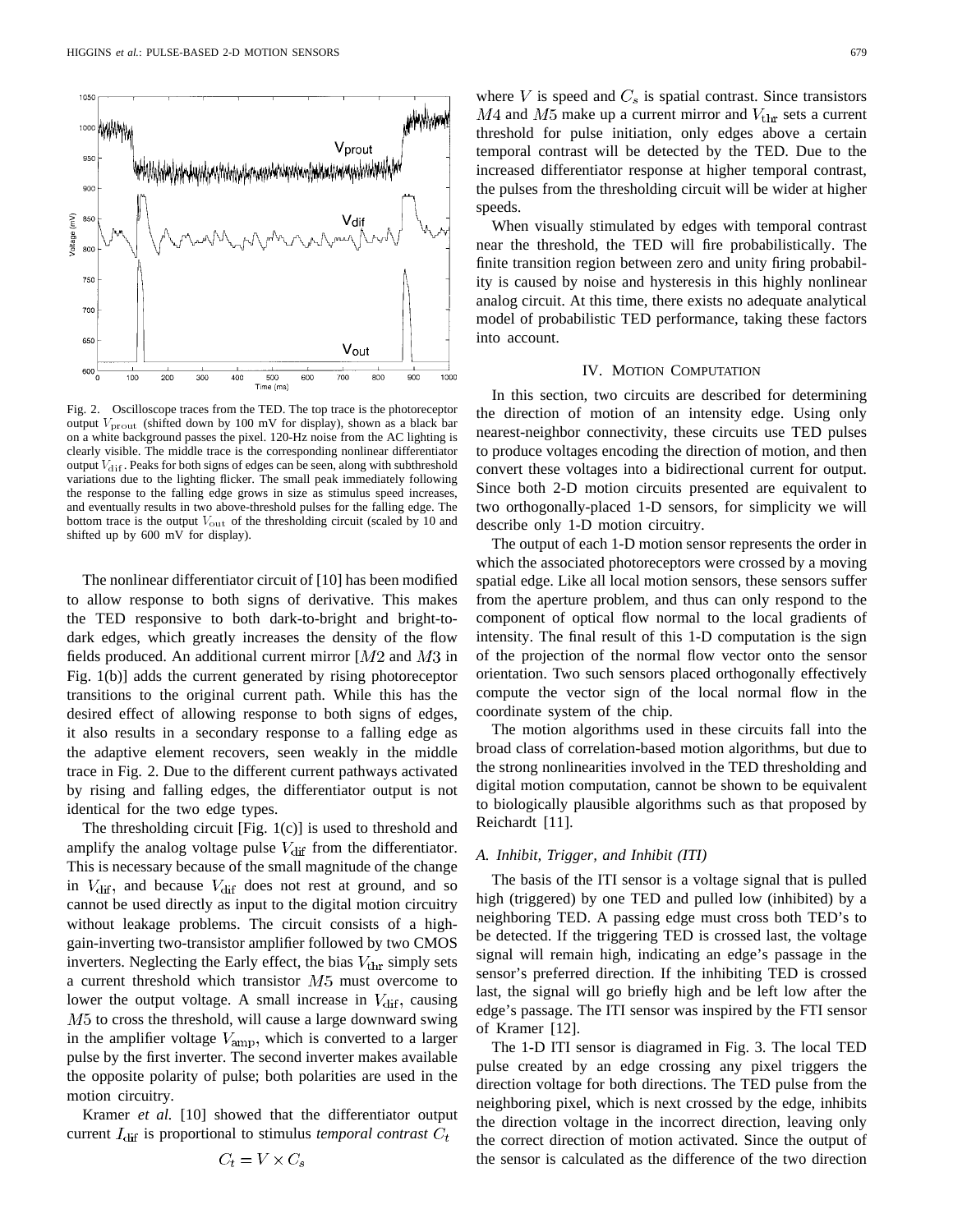

Fig. 3. ITI sensor. (a) Block diagram. (b) Simulated traces. An edge crossing the sensor from left to right pulls high (triggers) direction voltages for both directions  $V_{\text{right}}$  and  $V_{\text{left}}$  in pixel  $\overline{B}$ . The same edge subsequently crossing pixel C pulls low (inhibits) the incorrect direction voltage  $V_{\text{left}}$ . The resulting positive output current  $I_{\text{out}}$  indicates rightward motion. Pixels  $B$  and  $A$ interact similarly to detect leftward motion, resulting in a negative output current. Note that no speed information is encoded in the magnitude of  $I_{\text{out}}$ .

voltages, no output is produced until one of the two direction voltages is inhibited.

Note that only two wires are required for communication between a pair of neighboring pixels; they carry inhibiting TED pulses in opposite directions. Since these wires connect to both left and right neighbors, a total of four wires (two entering and two leaving) connect each 1-D pixel to its neighbors.

The ITI motion circuit schematic is shown in Fig. 4(a). The signal  $\overline{V}_{\text{out}}$  comes from the local TED and is used to pull up (trigger) both direction voltages  $V_{\text{left}}$  and  $V_{\text{right}}$  to  $V_{\text{dd}}$ . The voltage signals  $V_{\text{out}}$  connected to the gates of  $M1$ and  $M2$  come from neighboring pixels to the left and right, respectively, and are used to pull down (inhibit) the direction voltages. Through the transistors with constant gate bias  $V_{\text{leak}}$ , the capacitors are linearly discharged, thus determining the persistence time  $\tau_{\rm pt}$  of the motion vectors. The current output circuit in Fig. 4(b) computes the difference between the two direction voltages. The sign of the current output  $I_{\text{out}}$  is determined by which of the two direction voltages  $V_{\text{left}}$  and  $V_{\text{right}}$  is high. If both voltages are high, only a small mismatch current output is produced. The magnitude of the current output is set by the bias  $V_{\text{lim}}$ . Since  $V_{\text{lim}}$  is small compared to  $V_{dd}$ ,  $I_{out}$  maintains a constant magnitude for almost all of its duration.

## *B. Facilitate, Trigger, and Compare (FTC)*

The idea behind the FTC sensor is to open up a time window upon the occurrence of an edge at one pixel and then to



Fig. 4. ITI circuits. (a) Motion circuit. The local TED signal  $V_{\text{out}}$  is used to pull high the direction voltages  $V_{\text{right}}$  and  $V_{\text{left}}$  when an edge passes. The signals  $V_{\text{out}}$  come from neighboring pixels, and are used to pull the direction voltages low. The bias  $V_{\text{leak}}$  sets the persistence time  $\tau_{\text{pt}}$  of the motion signal. (b) Current output circuit. The state of the direction voltages determines the sign of the bidirectional output current  $I_{\text{out}}$ , whose magnitude is set by  $V_{\text{lim}}$ .

determine at which neighboring pixel the edge next appears. A passing edge must cross two pixels in order for its direction to be determined.

A 1-D FTC sensor is diagramed in Fig. 5. Building blocks are a facilitation circuit to provide a voltage signal for a fixed time after edge detection, a direction-of-motion circuit for each direction, and a comparator to produce the output current.

When an edge crosses a pixel, its facilitation signal is activated. If the edge then crosses the next pixel within the facilitation time, the appropriate direction voltage will be triggered and then decays linearly over time. The incorrect direction voltage will not be triggered because it has not been facilitated before. A bidirectional output current is generated depending on which direction voltage is higher. If both direction voltages are low, no output current is generated.

Note that, again, only two wires are required for communication between a pair of neighboring pixels; the facilitation signal and trigger pulse are sent leftward. Since these signals are also received from the right, a total of four wires (two entering and two leaving) connect each 1-D pixel to its neighbors.

The FTC circuit schematic is shown in Fig. 6. When the local TED voltage  $V_{\text{out}}$  pulses, transistor  $M1$  is switched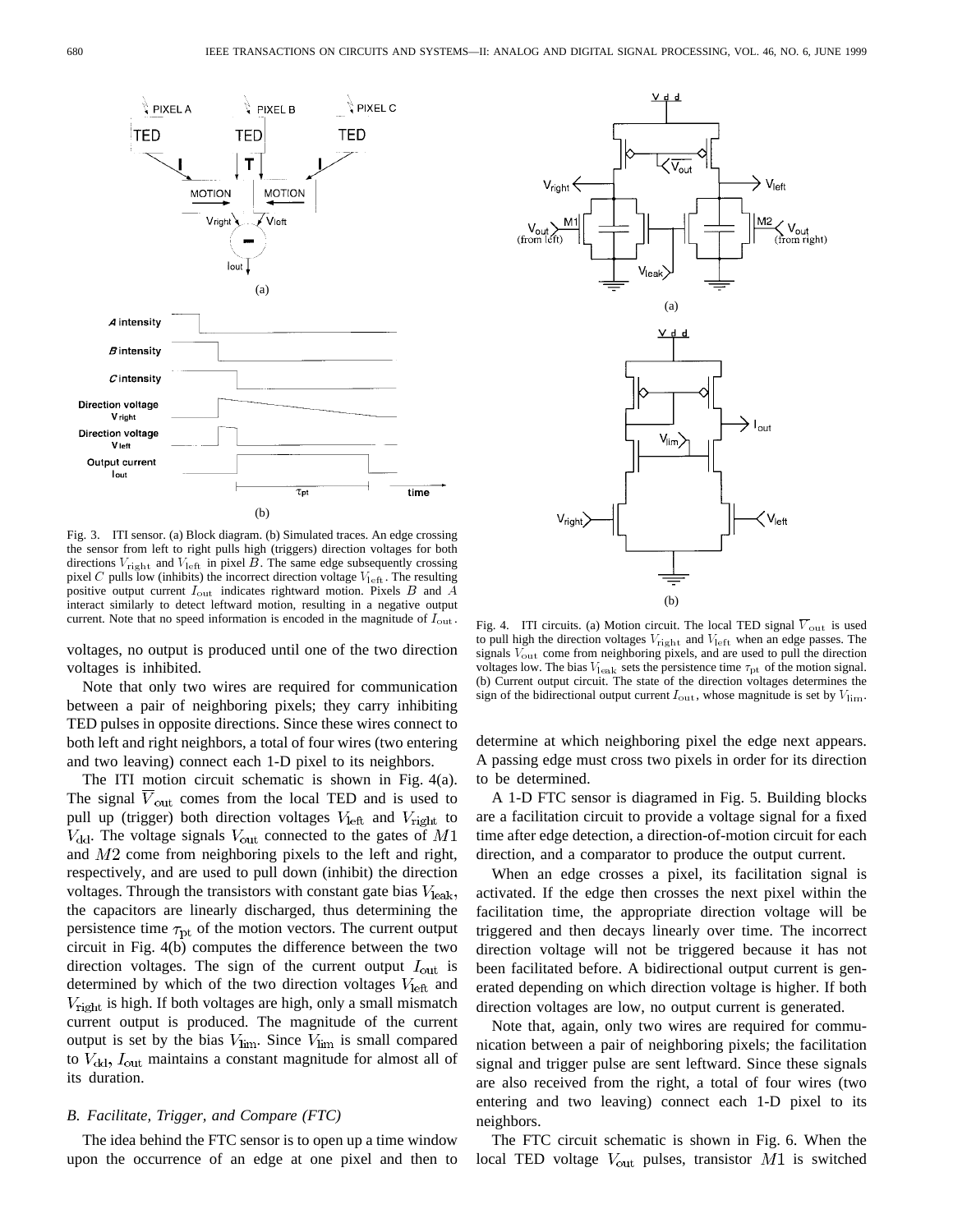

Fig. 5. FTC sensor. (a) Block diagram. (b) Simulated traces. An edge moving left to right first crosses pixel  $A$ , opening a facilitation time window  $(V<sub>fac</sub> goes low)$ . When the edge reaches pixel B, the rightward direction voltage  $V_{\text{right}}$  is triggered. The incorrect direction voltage  $V_{\text{left}}$  is not activated because it is triggered before facilitation arrives from pixel B. Voltages  $V_{\text{left}}$  and  $V_{\text{right}}$  are compared and a positive current  $I_{\text{out}}$  is generated, indicating rightward motion. A leftward-moving edge would result in a negative output current. Note that no speed information is encoded in the magnitude of  $I_{\text{out}}$ .

on briefly, thus discharging the facilitation capacitor  $C1$  to ground. Subsequently C1 leaks up to  $V_{dd}$  within the time  $\tau_{fac}$ (usually about 50 ms), depending on the bias setting  $V_f$ <sub>-leak</sub> on transistor  $M2$ . At the same time the opposite polarity TED pulse  $\overline{V}_{\text{out}}$  is used to switch on transistor M3. If at this moment the neighboring pixel to the right is facilitated, the capacitor indicating leftward motion  $C2$  is charged up to  $V_{dd}$ . The voltage  $V_{\text{left}}$  on capacitor  $C2$  decays to ground within  $\tau_{\text{pt}}$ , depending on the bias voltage  $V_{\text{leak}}$  on the leakage transistor  $M4$ . Rightward motion is detected correspondingly with the facilitation voltage  $V_{\text{fac}}$  and the TED pulse  $\overline{V}_{\text{out}}$  from the rightward neighboring pixel, thus generating a voltage  $V_{\text{right}}$ . Leftward and rightward motion indicator voltages  $V_{\text{left}}$  and  $V_{\text{right}}$  are compared in the current output circuit, a standard transconductance amplifier. A constant positive current  $I_{\text{out}}$  is generated if  $V_{\text{right}}$  is greater than  $V_{\text{left}}$ , indicating rightward motion. For leftward motion  $I_{\text{out}}$  is negative. The magnitude of  $I_{\text{out}}$  is determined by the bias transistor M5. The time  $I_{\text{out}}$ stays on is given by the persistence time  $\tau_{\rm pt}$ . If both  $V_{\rm left}$  and  $V_{\text{right}}$  are at ground (no motion), the output current  $I_{\text{out}}$  is zero.

#### V. MOTION SENSOR CHARACTERIZATION

Both circuits were fabricated in a  $1.2$ - $\mu$ m CMOS process on a MOSIS tiny chip (2.2 mm  $\times$  2.2 mm). The layout of the ITI chip is shown in Fig. 7, and has the same general floorplan as the FTC chip. Details of each circuit implementation are shown in Table II. The photodiode light collection area, total number of transistors, and the sum of all capacitors used to implement each pixel are shown. The minimum power dissipation is consumed by the chip with no stimulus. The maximum power dissipation is consumed with a full-field stimulus while all vectors persist. The higher minimum power dissipation of the ITI pixel is accounted for by leakage current in minimum-length digital transistors.

Both chips incorporate serial pixel scanners for real-time readout of both the motion vector outputs and the raw photoreceptor responses. With a standard PC, we are able to scan out and display the motion vector field and the corresponding image with a frame rate above 50 Hz, limited by the graphics display speed of the PC. Both chips are also capable of computing a real-time average of any subarray of the output vector field due to the programmability of the serial scanners. This fact will be exploited in Section VI to allow direct computation of the focus of expansion.

# *A. Elementary Motion Sensor*

Since each 2-D sensor is composed of two orthogonally placed noninteracting 1-D sensors, we can completely characterize 2-D sensor performance by analyzing the contrast, speed, and orientation response of the elementary 1-D direction-of-motion sensors.

The motion computation algorithms used here are independent of stimulus spatial frequency until the point of spatial aliasing, so a spatial frequency response curve is not shown. Aliasing will occur at higher spatial frequencies than 0.5 cycles/pixel for both sensors.

Recall that the output of each 1-D sensor is a current which ideally assumes one of three values: positive, zero, or negative. The data shown were collected in AC lighting by using an 8 mm focal-length lens to focus a stimulus onto the chip from a distance of 23.5 cm. Although the sensors will respond to both dark-to-bright and bright-to-dark edges, the data presented below were obtained for bright-to-dark edges only.

*1) Speed and Contrast Sensitivity:* Here, we report the performance of a single 1-D sensor from each chip in response to a full-field square-wave grating stimulus as speed and contrast are varied and the angle is held constant.

In Fig. 8, we plot the probability of correct responses to the stimulus for both sensors over 50 trials. From the data it can be seen that, for contrasts above 20%, both sensors compute the correct direction of motion over approximately two orders of magnitude in speed.

The velocity and contrast range over which pulses are reliably produced by the TED places bounds on the speed response of the motion sensor. We see as expected that the low-speed threshold is inversely proportional to contrast. At a very high speed, the TED's on both chips intermittently produce *two* pulses for each edge, due to the small secondary peak discussed in Fig. 2, leading to incorrect responses. Double-pulsing begins at approximately the same speed for all contrasts. Due to the highly nonlinear nature of the TED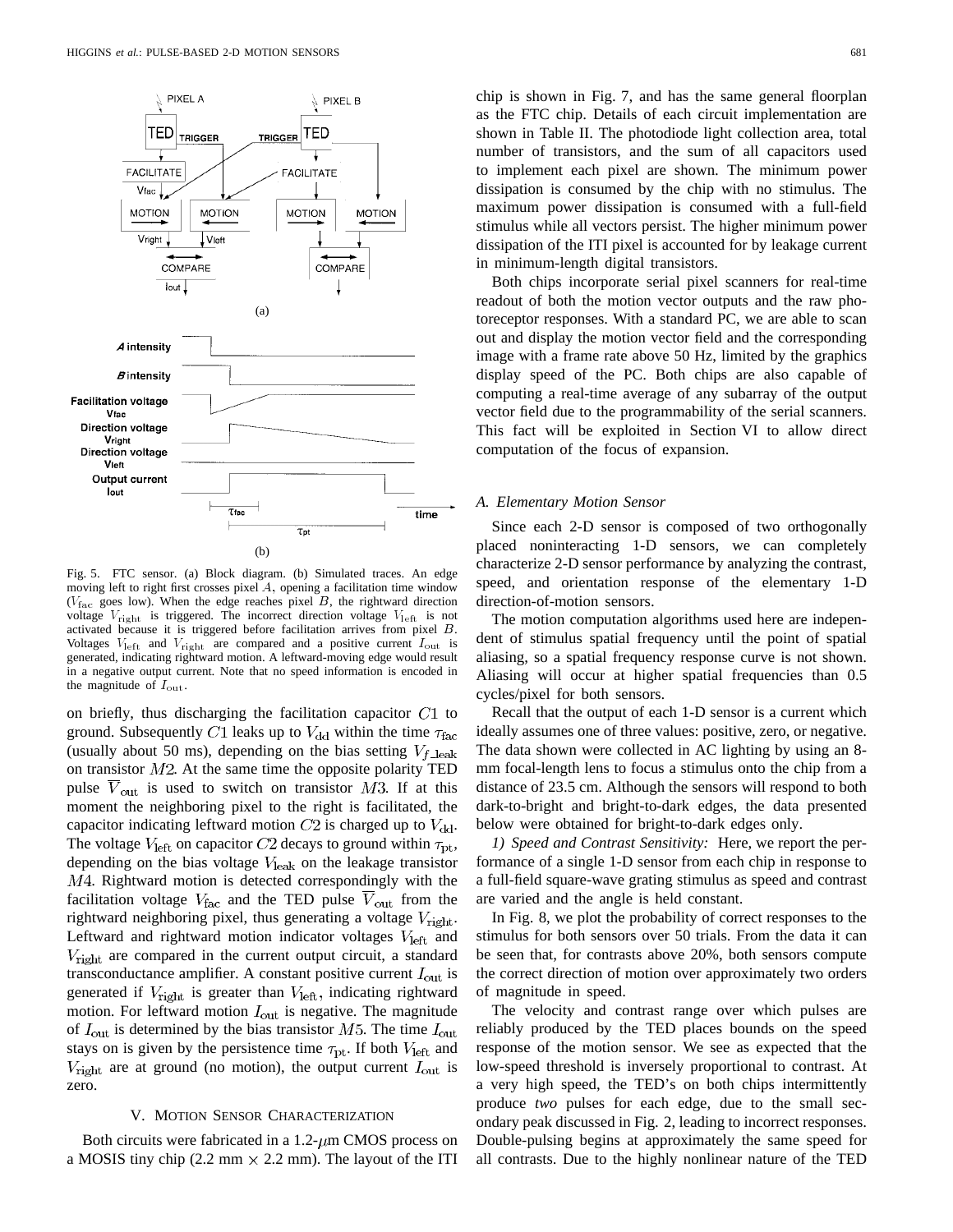

Fig. 6. FTC circuit. (a) Facilitation circuit. The facilitation pulse  $V_{\text{fac}}$  is pulled low by the local TED pulse  $V_{\text{out}}$  and leaks back to  $V_{\text{dd}}$  with a time constant set by  $V_{f\text{-leak}}$ . (b) Motion circuit. Direction voltages  $V_{\text{left}}$  and  $V_{\text{right}}$  are pulled high only when facilitation voltage and TED output are both active. (c) Current output circuit. The sign of the current  $I_{\text{out}}$  is determined by which of the two direction voltages  $V_{\text{left}}$  and  $V_{\text{right}}$  is higher.



Fig. 7. ITI layout. The serial scanners are on the left and bottom; the rest of the chip consists of a  $14 \times 13$  array of 182 identical pixels. This design was fabricated on a MOSIS tiny chip (2.2  $\times$  2.2 mm) in a 1.2- $\mu$ m CMOS process.

TABLE II COMPARISON OF ITI AND FTC MOTION PIXELS

|                         | TTI                      | FTC                                                   |
|-------------------------|--------------------------|-------------------------------------------------------|
| Pixel Size              |                          | $110 \times 120 \ \mu m^2$ $128 \times 119 \ \mu m^2$ |
| Array Size              | $14 \times 13$           | $12 \times 13$                                        |
| Light Collection Area   | $15 \times 15 \ \mu m^2$ | $15 \times 15 \ \mu m^2$                              |
| Number Transistors      | 49                       | 47                                                    |
| Total Pixel Capacitance | 1.2~pF                   | 3.2pF                                                 |
| Minimum Power           | $8~\mu W$                | $0.6~\mu W$                                           |
| Maximum Power           | $47~\mu W$               | $29\;\mu W$                                           |

circuitry, no adequate analytical model of the double-pulsing phenomenon exists.

While Fig. 8 shows the maximum possible dynamic range of speed with the current TED implementation, it is possible to adjust this range to a significantly lower or higher speed for a given application.

*2) Orientation Response:* Here we characterize a single 1- D sensor as the angle of a full-field square-wave grating stimulus is varied while leaving the contrast and speed constant.

For a medium-speed stimulus, Fig. 9 shows that the ITI sensor consistently responds with a positive direction of motion for  $150^{\circ}$  of orientation centered on the positive sensor orientation, a negative direction for  $150^{\circ}$  centered on the negative sensor orientation, and transitions smoothly in the 30° near orthogonal to both sensors. This orientation response shows a good representation of the sign of stimulus velocity. The FTC sensor's response is qualitatively similar.

As the stimulus angle changes from the sensor's preferred direction toward orthogonal, the time between stimulation of sensor photoreceptors decreases exactly as if the speed of the stimulus were increasing. However, stimulus temporal contrast is not changing, and thus the TED pulses remain the same. For this reason, the orientation response cannot be predicted from the speed response.

As the stimulus angle increases, a point is reached at which the TED pulses from neighboring pixels begin to overlap. For overlapping pulses, the FTC sensor will trigger both directions of motion, resulting in a zero output. Thus, the sign transition bandwidth depends on the TED pulse width. Because the TED pulse width increases with stimulus speed, so will the sign transition bandwidth for the FTC sensor.

The ITI sensor will continue with the correct output until the TED pulses from neighboring pixels are fully overlapping. At this point, the ITI sensor will also trigger both direction voltages and produce a zero output. However, due to variations in the response delays of the three TED's involved in the ITI sensor, a further increase of the stimulus angle may be required to produce the opposite sign output. The amount of this further increase will depend on stimulus speed, since the TED response delays are fixed. For this reason, the sign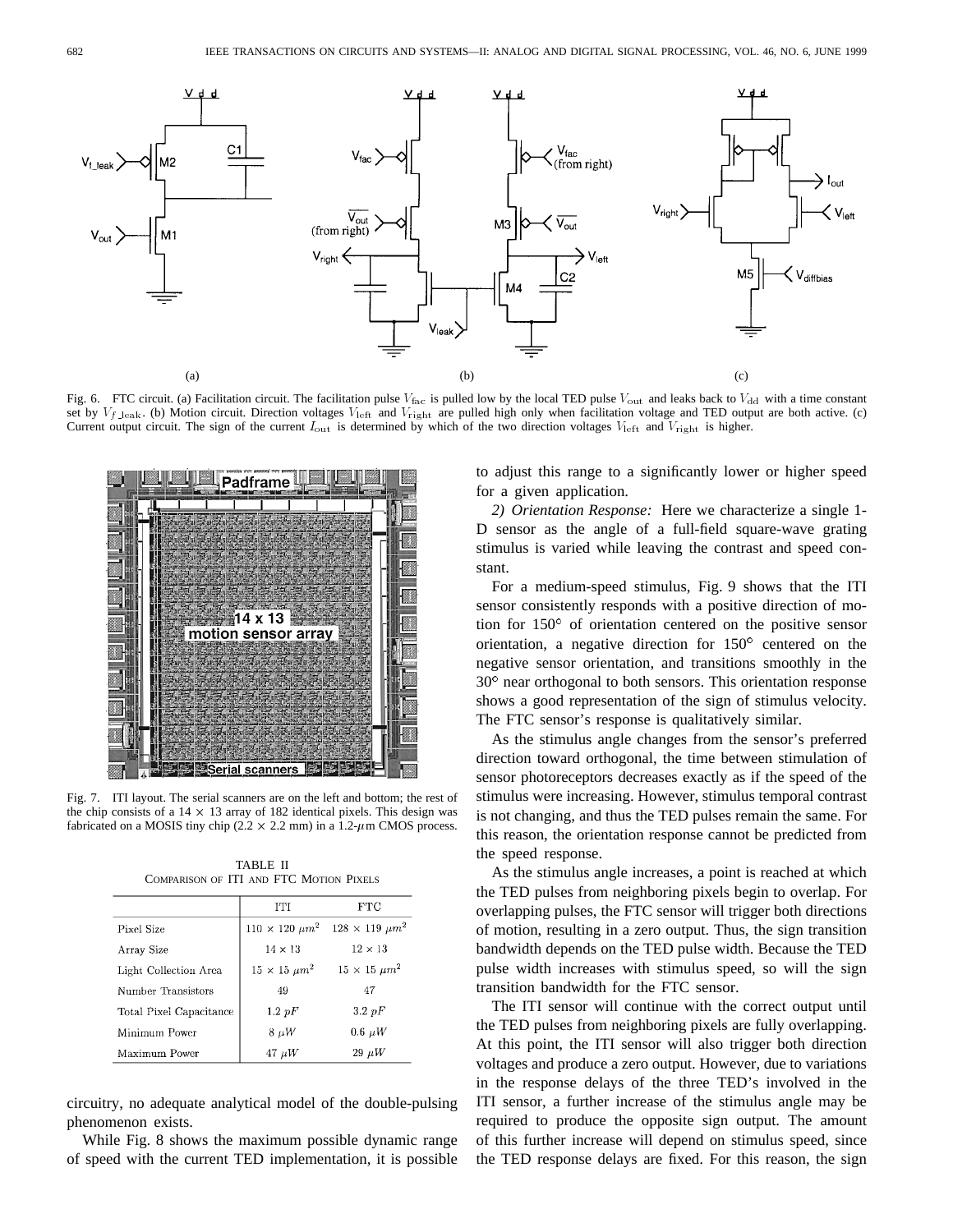

Fig. 8. Single-pixel speed sensitivity for different contrasts at constant stimulus angle (optimal orientation for a positive response). (a) ITI sensor. (b) FTC sensor. The probabilities have been calculated from 50 stimulus presentations. The cutoff at low speeds is due to low temporal contrast. Note the reliable response at high contrast over two orders of magnitude in speed. At very high speeds, the error is due to double-pulsing in the TED's.

transition bandwidth of the ITI sensor will also increase with stimulus speed.

# *B. 2-D Array Performance*

Above, we have characterized a single 1-D elementary motion sensor over a variety of stimulus contrasts, speeds, and orientations. Here we describe the performance of an array of 2-D sensors made up of these elementary 1-D sensors.

As in any 2-D sensor made up of two independent 1-D sensors, the  $X$  and  $Y$  components of a direction vector may appear and disappear at slightly different times. The time between appearance of the  $X$  and  $Y$  vector components depends on the angle of the stimulus and is always less than one pixel transit time: between 1.4 and 140 ms for the stimuli presented in this paper. Since both vector components decay



Fig. 9. Single-pixel orientation response. (a) ITI sensor. (b) FTC sensor. The probability of positive (dashed line) and negative (solid line) responses is plotted as the stimulus direction is varied. The probabilities have been calculated from 50 stimulus presentations. The radial angle indicates stimulus direction in degrees. A  $90^\circ$  stimulus is parallel to the positive-facing sensor, and a 270° stimulus to the negative-facing sensor. A radius value on the circle indicates a response probability of 1.0. Stimulus spatial contrast was 74%, and speed was 140 pixels/s.

independently, it is possible for one component to disappear before the other. This is dependent upon the matching of the decay  $(V_{\text{leak}})$  transistors. For typical matching seen in fabricated designs, the time between the disappearance of the two components is less than 5% of the total persistence time of the vector.

Since, as shown in Section V-A-2, each 1-D sensor tends to respond with a zero value only in a small range of stimulus angles near orthogonal, each 2-D sensor will effectively prefer diagonal vectors (i.e., both  $X$  and  $Y$  components nonzero).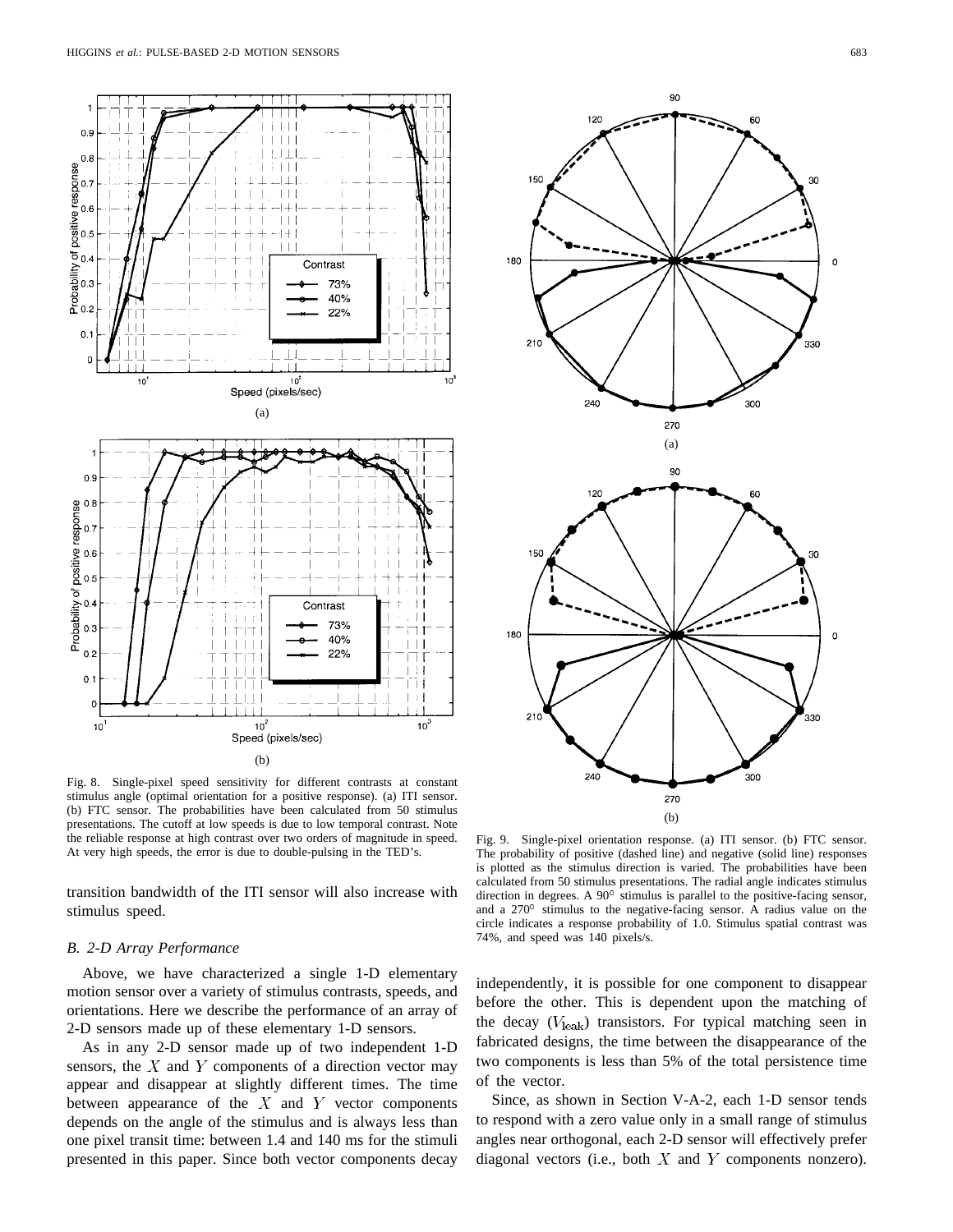Although eight directions of motion can be represented by a single 2-D sensor, the four diagonal directions will be seen for a much wider range of stimulus angles. This is the desired mode of operation, since the sensors were designed to report the sign of 2-D velocity.

The elementary 1-D sensor measurements were taken in the absence of serial scanner noise, which is incurred because of a high-speed clock line that must be run to each pixel. This clock switching noise, often seen in such mixed-signal designs, couples slightly into the photoreceptor and requires a decrease in the response speed of the nonlinear differentiator. When scanners are running continuously, the minimum temporal contrast that can be detected is unchanged. However, the highspeed response threshold is decreased by approximately 100 pixels/s due to earlier onset of double-pulsing. The orientation response is also unchanged.

Due to spatial variations in fabrication across the die, each nominally identical motion sensor has a somewhat different response. On the ITI chip, 96% of all pixels have a low-speed temporal contrast threshold (defined as the point of activation probability 0.5) within 5 pixels/s of the most common value. High-speed response thresholds are more variable, with approximately 70% of pixels within 100 pixels/s of the most common value. Orientation centers (the point of equal positive and negative activation) vary by  $15^\circ$ . Orientation bandwidths (the 0.5 probability bandwidth of the transition) vary by  $30^\circ$ . The variance of all parameters increases as the contrast decreases. All of the above variations are due to differences in TED responses, and are highly fabrication-process dependent.

In order to convey a sense of the real-time performance of the 2-D motion sensor arrays, we present image and flowfield samples from the  $12 \times 13$  FTC chip. In Fig. 10, data is shown as a hand is moved across the chip's visual field. The outline of the hand is clearly visible in the image from the on-chip CMOS photoreceptor array, and the flow field vectors allow determination of the hand's direction of motion. The length of the trail of vectors following the hand is proportional to the persistence-time setting of the chip. In Fig. 11, the FTC chip's response to an approaching circle is shown. In this case, we expect to see an expanding flow field with all vectors pointing away from the center of the circle. Because the stimulus moves slightly down as it approaches the sensor, fewer vectors in the upward direction are produced. The focus of expansion can be clearly located, and the angular resolution of the direction-of-motion sensor is demonstrated. Note the preference for diagonal vectors. The ITI chip gives rise to qualitatively similar responses.

# VI. APPLICATION TO FOCUS OF EXPANSION

In rotating, expanding, or contracting flow fields, the singular point is defined as the point at which the motion field vanishes [13]. Optical flow vectors grow smaller in magnitude as the singular point is approached and change sign as it is passed. The vector sum of the sign of optical flow can be used to locate the singular point [14] (see Fig. 12 for a more precise definition). When a stimulus producing such a flow field is centered over the chip (i.e., the singular point is coincident



Fig. 10. Sample flow fields from the FTC chip for a moving hand: gray value image (raw photoreceptor outputs) and motion vector field were serially scanned from the sensor chip and displayed without any averaging. Pixel output currents were converted to voltages with a current sense amplifier. The frame rate was 50 Hz.

with the center pixel of the array), the vector sum of the sign of optical flow is zero because all vector components have an opposite-sign counterpart in another portion of the field. As such a field moves away from the chip center, the number of vectors of each sign becomes imbalanced, resulting in an increase in each component of the vector sum proportional to the number of pixels off-center.

Due to the fact that it is possible to program the serial scanners to compute a sum of all pixel outputs, the sensor arrays presented in this paper can compute the singular point location directly. Because velocity is not taken into account, uniform velocity over the field is not required for proper function as long as the stimuli are within the velocity limits of the sensor. For proper operation of the algorithm, the flow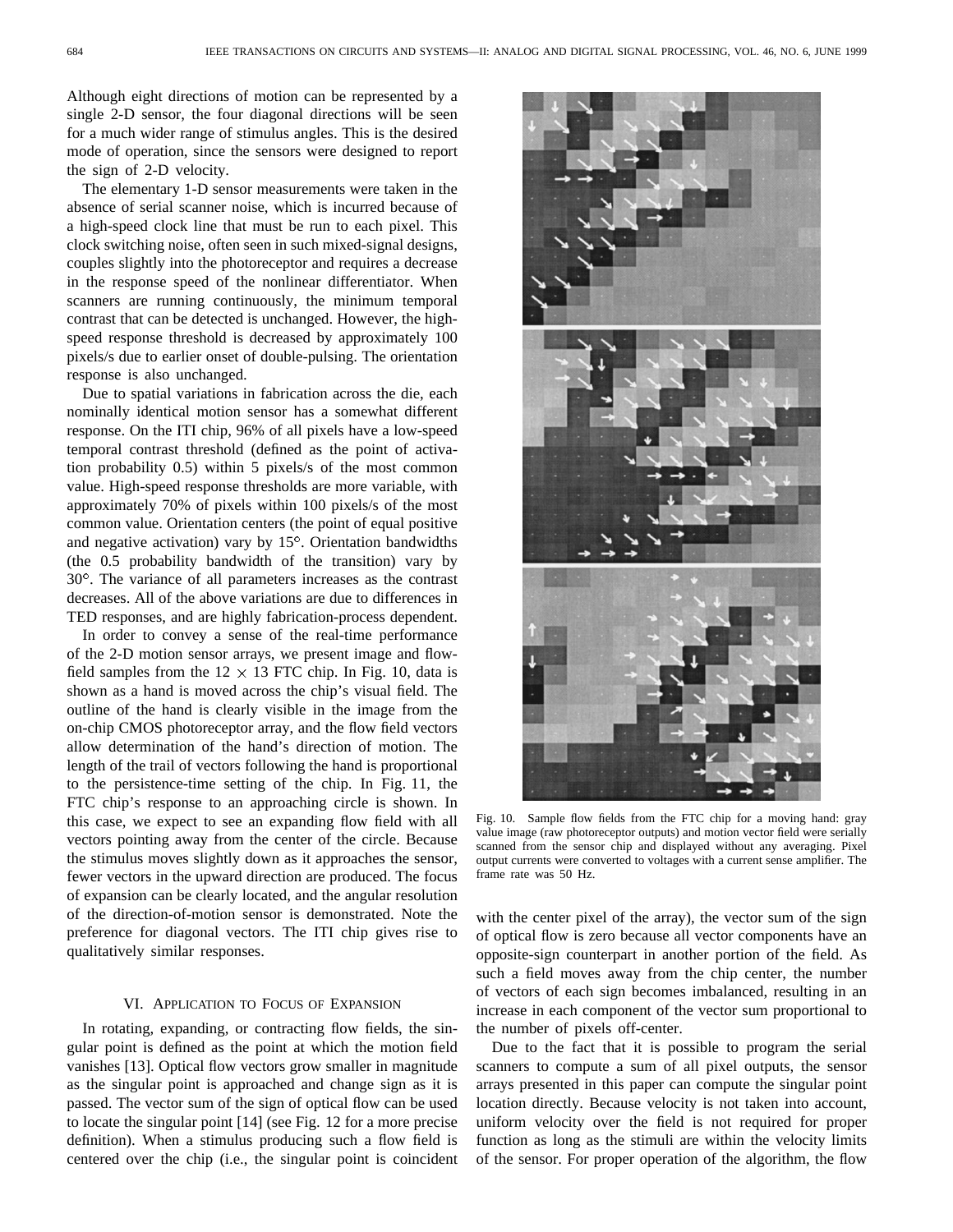

Fig. 11. Sample flow fields from the FTC chip for an approaching circle: gray value image (raw photoreceptor outputs) and motion vector field were serially scanned from the sensor chip and displayed without any averaging. Pixel output currents were converted to voltages with a current sense amplifier. The frame rate was 50 Hz.

field must cover the entire field of view of the chip. This is a reasonable assumption for self-motion, since the entire visual scene will move relative to the sensor. Due to the persistence time of the elementary motion sensor, it is only necessary to have motion stimuli cross each portion of the visual field periodically.

In Fig. 13, a measurement is shown of the ITI chip output while an expanding spiral stimulus is presented. This stimulus creates an expansive flow field, but without the velocity variation seen in such a field generated by self-motion. The normalized  $X$  component of the chip output, averaged over one period of the stimulus, is plotted against  $X$  position of the FOE relative to the chip center. This output is independent



Fig. 12. Flow fields with singular points: for each of the four types of flow field, an example is given of the flow pattern, and the equation which can be used to calculate the singular point is shown.  $(C_x, C_y)$  is the position of the singular point *relative to the center of the chip*,  $(V_x, V_y)$  is a velocity vector in the array, and  $S$  is a constant of proportionality.

of the  $Y$  position of the FOE. It varies linearly with FOE position at approximately  $0.3-\mu A/\text{pixel}$  until the FOE moves off of the chip. The maximum output current is approximately 1.7- $\mu$ A. With this output and the corresponding Y output, it is possible to specify the location of the FOE. The chip has also been tested with contracting and rotating stimuli and works equally well. However, it is important to note that the chip output in this mode cannot be directly used to detect the *type* of flow field being presented.

Because the sum of the entire array is being measured, the current magnitude bias  $V_{\text{lim}}$  is greatly reduced in this mode of operation. In addition, the serial scanners are static while this output is being produced. These factors together result in a significant reduction in power consumption. During this mode of operation, the entire ITI chip consumes approximately 2 mW (10  $\mu$ W/pixel).

#### VII. DISCUSSION

In this paper, we have presented two compact integrated CMOS hardware implementations for the real-time computation of 2-D visual direction of motion. The primary advances of the new sensors are in density, scalability, and power consumption. We have characterized the performance of the individual sensors, and shown a simple application of the sensor array to the location of the focus of expansion. Each individual pixel computes the direction of motion over two orders of magnitude in speed and down to 20% contrast while consuming less than 50  $\mu$ W.

We have demonstrated fully functional prototype sensors fabricated in a 1.2- $\mu$ m standard CMOS process on a 2.2 mm  $\times$  2.2 mm silicon die. The fully pixel-parallel sensor design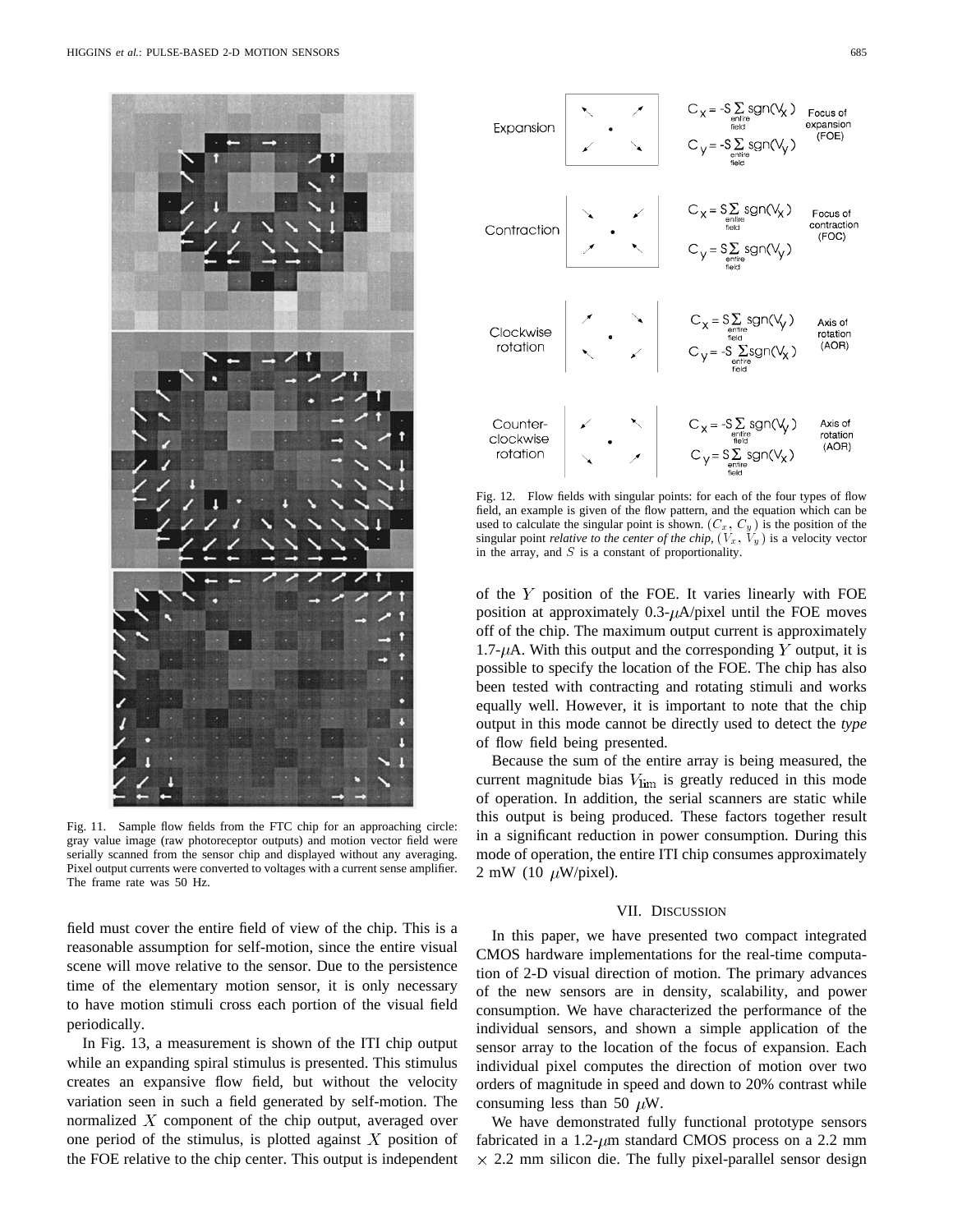

Fig. 13. FOE measurement: as an expanding spiral stimulus is presented to the ITI chip, the sum of all vector outputs is measured. Because the output current fluctuates slightly as the stimulus passes, an average of the chip's output is taken over one period of the stimulus while the position of the FOE remains constant. Plotted is the mean and standard deviation of this one-period average over 100 stimulus presentations. FOE positions are shown relative to the center of the array. The output current has been normalized to units of chip radii; the maximum output current is approximately 1.7- $\mu$ A. The X output current is linear in the  $X$  position of the FOE, and saturates near the chip boundary when the FOE is completely off of the chip. This output is independent of the  $Y$  position of the stimulus.

scales directly to larger arrays. On a 9.4 mm  $\times$  9.7 mm die in the same process, straightforward replication of the sensor pixels will yield an array larger than  $64 \times 64$  pixels consuming less than 200 mW. We are currently converting the sensors to an  $0.5-\mu m$  CMOS process, which will allow 2-D arrays of more than 16000 pixels.

The sensors presented in this paper grew out of the 1-D velocity sensor research of Kramer *et al.* [10]. While compact relative to many previous velocity sensors, the effort in these 1-D sensors was primarily concentrated on maximizing the velocity and contrast range. As such, these sensors were still too large to be used in practical 2-D focal plane arrays. In addition, many of the 1-D velocity sensors developed respond inappropriately to orthogonal stimuli, require large capacitors, or use long-range connectivity, making redesign necessary. In order to extend this work to 2-D motion sensors, we retained the basic pulse-based concept but redesigned the motion circuits in order to solve these problems. Using the same fabrication technology, the 2-D ITI direction-of-motion pixel requires 20% less layout area than the *1-D* FS velocity sensor [10] while consuming approximately the same power. Compared to the velocity sensor of Etienne–Cummings *et al.* [6], the ITI sensor requires 24% less layout area and consumes eight times less power per pixel.

Offboard spatial averaging can be used to improve the regularity of the flow field produced the sensor array at the cost of decreased spatial resolution. Because each elementary 1-D sensor will change its output from positive to negative at a slightly different stimulus angle, the angle of a spatially averaged vector output will change more smoothly as the stimulus angle changes than that of a single pixel. Temporal averaging of flow fields from this sensor array yields no significant improvement in performance on *transient* stimuli. Temporal averaging can be used to greatly increase the probability of detection for low temporal contrast *periodic* stimuli.

The two motion circuits presented in this paper are different in implementation but quite similar in performance. Based on our evaluation, there is no reason to prefer one sensor over the other. The only significant performance differences stem from the different implementations of the temporal edge detectors. Since both motion circuits are digital, their intrinsic speed limits lie in leakage currents for very low velocities and rise times for very high velocities. Neither limit has been approached by the temporal edge detectors demonstrated here. The primary avenue for advance in these sensors lies in improvements to the front-end edge detection circuits. It is worth noting that in a 2.0- $\mu$ m process, the same TED circuitry used in this paper has been measured to perform well over nearly *four* orders of magnitude in stimulus velocity and down to 11% contrast. Due to the tighter controls placed on modern high-resolution processes, it is very likely that the TED design will also perform better in a  $0.5-\mu m$  process than we have demonstrated here.

The CMOS sensors described here output a motion vector field, which can be scanned serially into a computer for further processing. This significantly reduces the image processing burden on the computer, but relies on serial processing for data reduction. We are, therefore, working toward systems in which information about the 2-D motion vector field can be directly output from the chip. A simple form of this idea is the